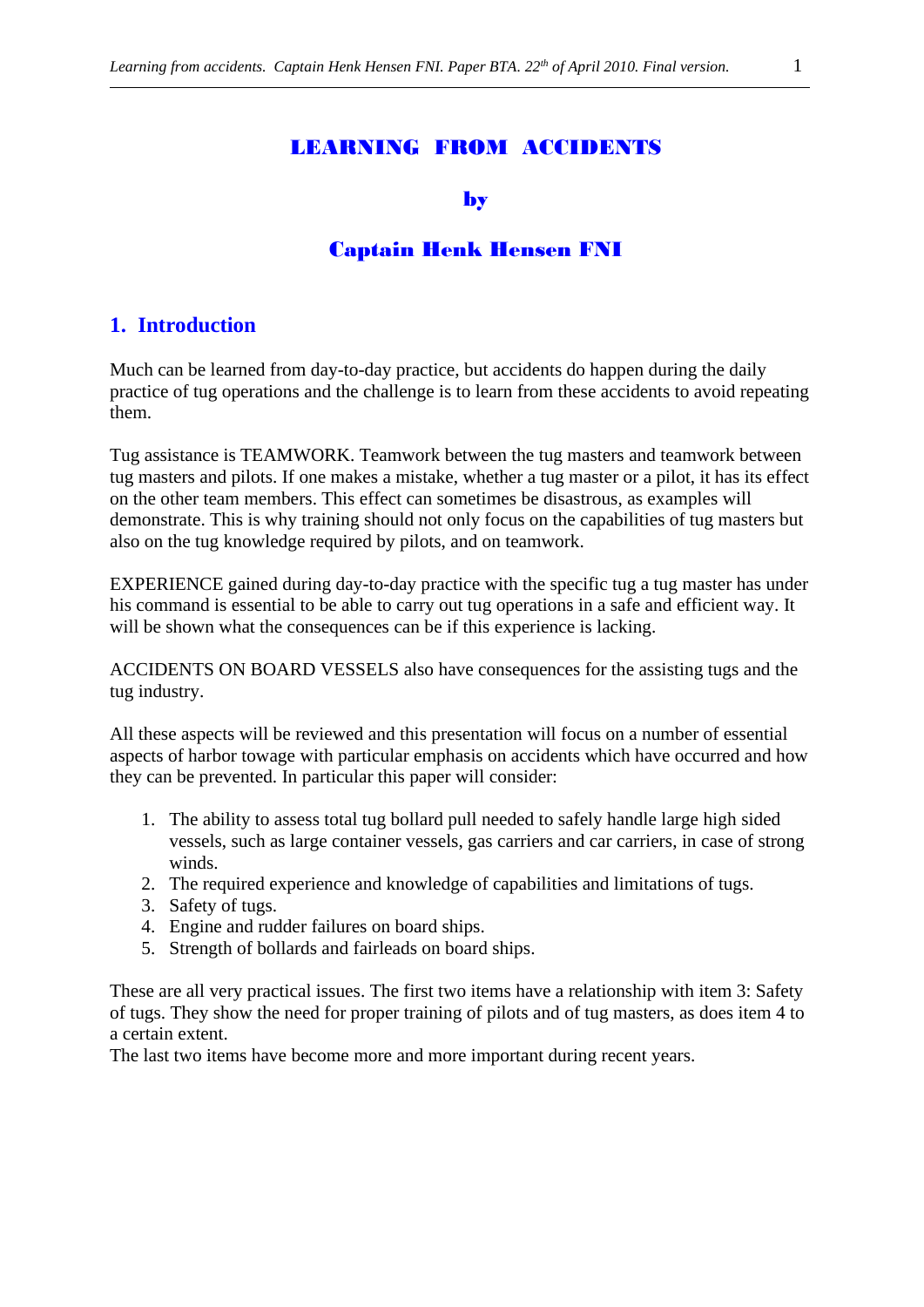## **2.0 Wind forces**

Three aspects that require attention will be considered:

- **The knowledge required by pilots.**
- **The effect of lack of knowledge on ship and tugs.**
- **The need for tug masters to show initiative in certain situations.**



*Figure 1. Accident with CMA CGM DeBussy*

As an example, an accident to the container ship *CMA CGM DeBussy* will be used. The accident happened in the port of Constanta in March 2010. As a result of strong winds the ship drifted against the Turkish freighter *Haci Fatima Sari* and one of the assisting tugs was crushed between the container ship and the berth.

There was a strong beam wind blowing , so one can ask who is to blame? The wind? No! The tugs? I would not say that. The pilot? We will try to find an answer.

Wind speed and direction should be known. If the port control station or the pilot station has no wind indicator, there is one on the bridge of most ships. Knowing the wind speed, the required bollard pull for cross winds (see note 2) to keep the ship under control can be calculated. A simple formula gives a good indication of the total required bollard pull (bp) for a range of ship types:



Total required bollard pull in kgs (kgf); A is the ship's longitudinal wind area in  $m^2$ ; V is wind speed in m/sec.

The wind speed is known. Longitudinal wind area can roughly be calculated:

ship's length over all x (freeboard + height of deck cargo above maindeck) + area of superstructure above deck cargo.

#### *Note 1*

*Experience has shown that for LNG carriers with spherical tanks the above mentioned formula gives a too low value for the total required bollard pull. Therefore, for gas carriers with spherical tanks 20% should be added to the outcome (and for gas carriers with prismatic tanks 5% to be added). This is due to the relatively high windforce coefficients. According to reference [10] this applies in particular to older LNG carriers of this type with semi-*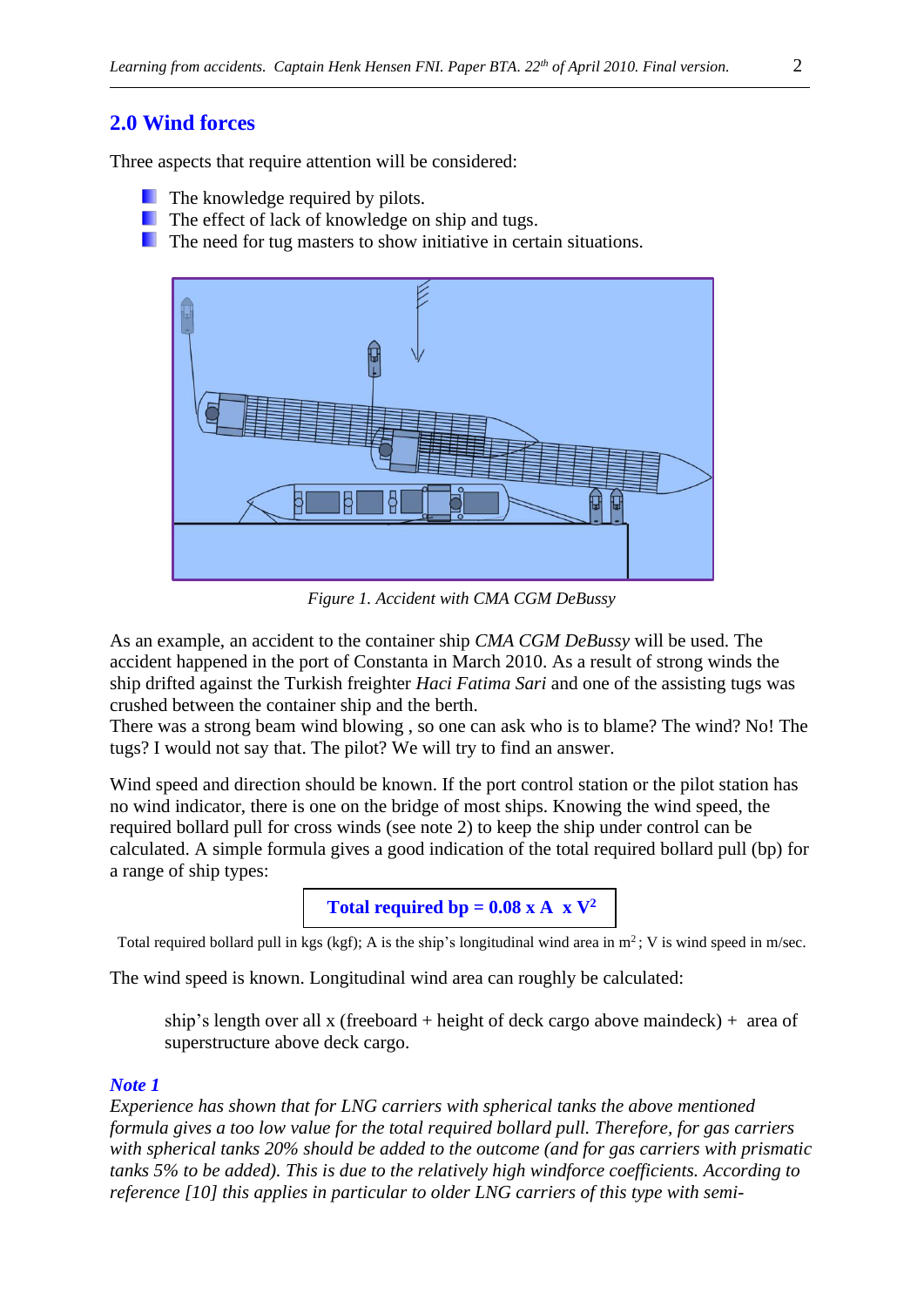*cylindrical tank covers. Newer LNG carriers with spherical tanks have semi-spherical tank covers (see figure 3), the lateral wind coefficient of which is smaller. For these LNG carriers the above mentined formula can be used.* 

With a small pocket computer the total required bollard pull can then be calculated. This total required bollard pull includes a 25% safety margin. One of the reasons for the safety margin is that the tugs have to keep the ship under control, so if it starts drifting they have to stop the drift and bring it back to the required track. This costs extra bollard pull. The faster the tugs can react, the better, but the more bollard pull is needed to achieve this. In any event, it is just two minutes work to calculate the required bollard pull!

It is assumed the pilot *CMA CGM DeBussy* did not do that. He took the risk, or perhaps he had no idea there was any risk involved. The result was that the ship collided with a berthed ship and one of the tugs got crushed between ship and berth. Luckily, there were no casualties.

If the pilot had calculated the total required bollard pull, he could have seen that the three tugs available did not have sufficient bollard pull to keep the ship under control. The container ship probably had a working bow thruster, but as soon as a ship gathers headway the effect of the bow thruster decreases fast. This should have been taken into account. Because the pilot did not assess the required bollard pull, ships and tugs were put in danger.

Cruise vessels, container vessels and LNG carriers are becoming much larger and require specific attention during pilotage because of their large windage. Container vessels form a large part of the present world fleet. The largest container vessel at the moment is the "Emma Maersk", which was the first of a series of eight, with the following dimensions:

| Length over all   | 398.0 m           | Bow thrusters              | $2 \times 25$ tons |
|-------------------|-------------------|----------------------------|--------------------|
| Length between pp | $376.0 \text{ m}$ | Stern thrusters            | $2 \times 25$ tons |
| Beam              | 56.4 m            | TEU capacity (officially)  | ±11,000            |
| Depth             | $30.2 \text{ m}$  | Maximum TEU capacity       | $13,500-$          |
| <b>Draught</b>    | $15.5 \text{ m}$  | according to press reports | 14,876             |
| Propulsion        | 1 FPP             |                            |                    |

*Table 1. Main particulars of `Emma Maersk'*

The longitudinal wind area, when taking into account 5 high containers (although 9 containers high is possible), will be approximately 12000  $m^2$  (!) at a draught of 13.5 m. This requires approximately **100 tons bollard pull** with a crosswind of Beaufort force 5 (10m/sec), not taking into account the bow and stern thrusters.

#### *Note 2*

*`Crosswinds' should not be regarded as coming exactly from abeam. When the angle of attack of the wind is between abeam and approximately 30<sup>0</sup> each side of abeam, the bollard pull required is nearly the same as for beam winds.*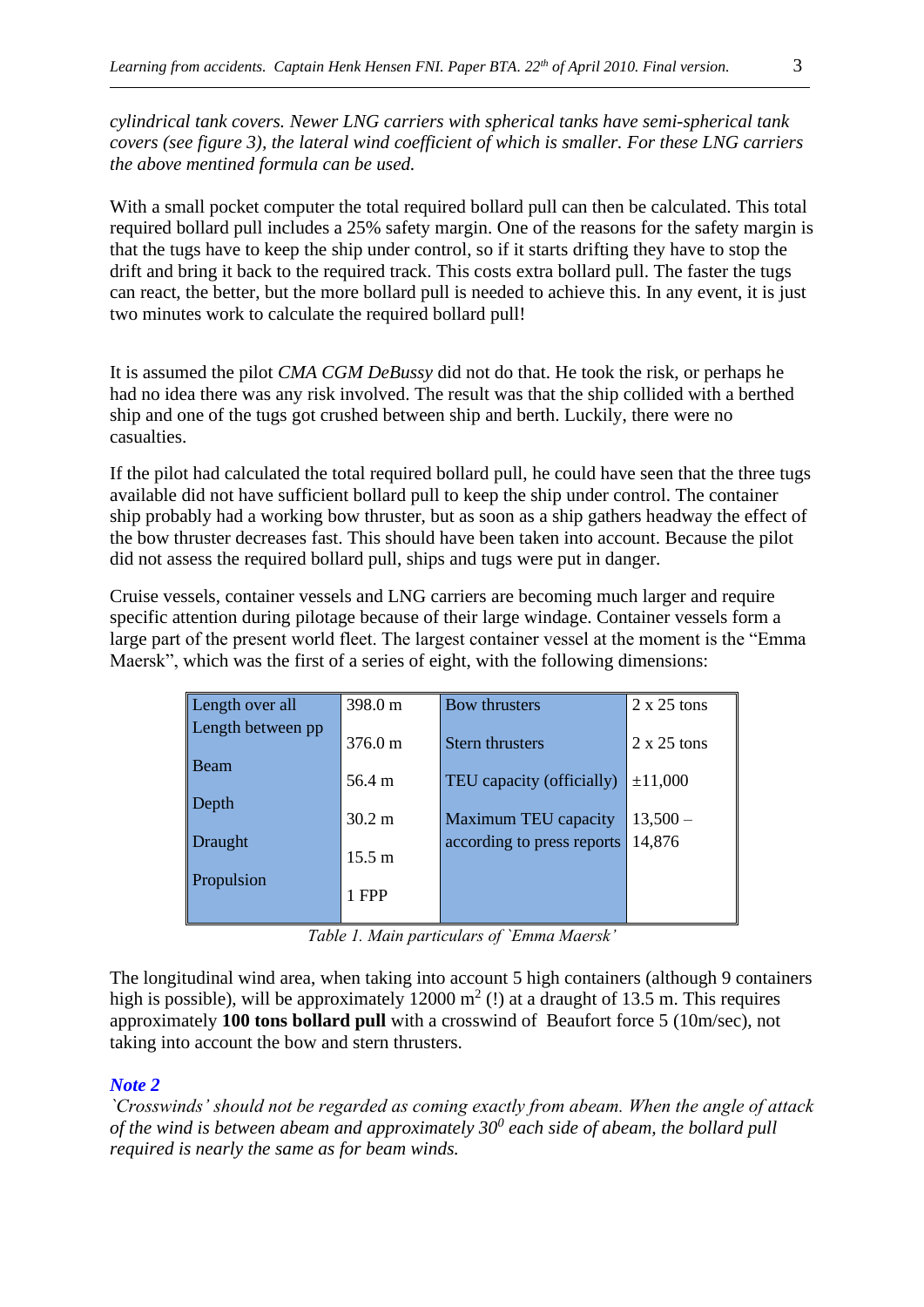

*Figure 2 `Emma Maersk'* 

*Photo: Harry van den Berg, tug engineer Smit Harbour Towage, Rotterdam*

Although the Emma Maersk class is the largest at the moment, many very large container ships are being built and ordered.

Other ships growing in size (and number) are the LNG carriers.



*Figure 3 Large LNG carrier with spherical tanks handled by tugs*

*Photo: Courtesy Svitzer, Denmark*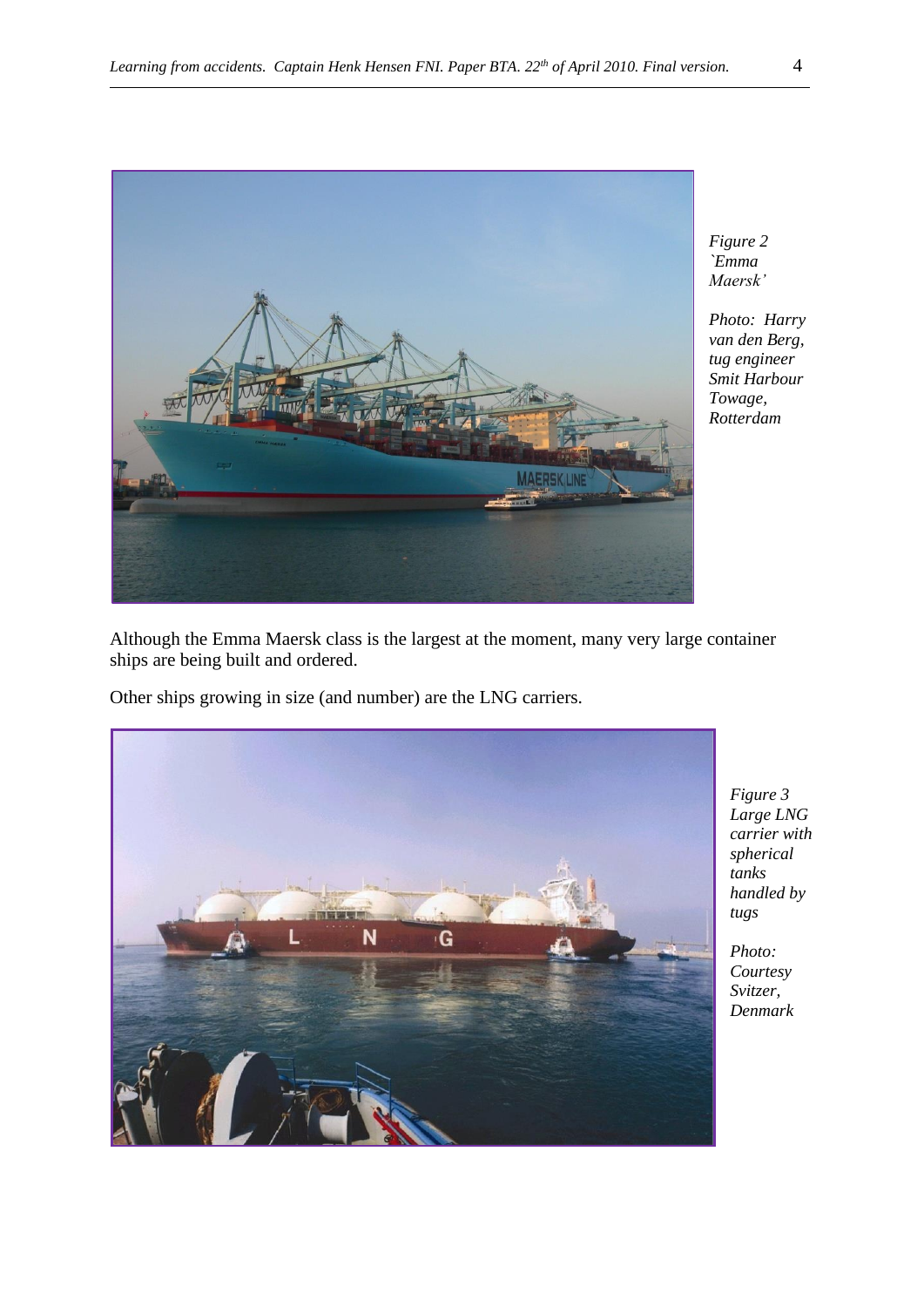# **The Orderbook of LNG Carriers**

## *(as of March 6, 2010)*

*Sources: Operators' and Builders' SEC Filings and Web Sites, Clarksons SIN, and many others.*

| <b>Summary</b> |                     |              |                   |       |                                 |          |          |      |          |               |
|----------------|---------------------|--------------|-------------------|-------|---------------------------------|----------|----------|------|----------|---------------|
|                |                     |              | <b>In Service</b> |       | <b>Building for Delivery in</b> |          |          |      |          |               |
| ype            | <b>Size Bracket</b> | Pre-<br>2010 | 2010              | Total | 2010                            | 2011     | 2012     | 2013 | Total    | <b>Totals</b> |
| $Q$ -Max       | $> 250,000$ cm      | 10           |                   | 11    | 3                               | $\theta$ | $\theta$ |      | 3        | 14            |
| Q-Flex         | 200-250,000 cm      | 29           | $\theta$          | 29    | $\theta$                        | $\theta$ | $\theta$ |      | $\theta$ | 29            |
| Standard       | 100-200,000 cm      | 265          | 3                 | 268   | 19                              | 9        | 3        |      | 31       | 299           |
| Small          | $<$ 100,000 cm      | 29           | $\theta$          | 29    | $\theta$                        | $\theta$ | $\theta$ |      | $\theta$ | 29            |
| <b>Totals</b>  |                     | 333          | 4                 | 337   | 22                              | 9        | 3        |      | 34       | 371           |

*Table 2. Orderbook LNG carriers*

A small percentage have Moss cargo systems (spherical tanks), all of the smaller size, and the rest have membrane cargo systems. An increasing number of ships have diesel engines instead of steam turbines, which improves manoeuvrability in ports and at terminals.

| <b>Capacity</b>          | $125,000 \text{ m}^3$ | $145,000 \text{ m}^3$ | $215,000 \text{ m}^3$ | $265,000 \text{ m}^3$ |  |
|--------------------------|-----------------------|-----------------------|-----------------------|-----------------------|--|
| Cargo system             | spherical             | membrane              | membrane              | membrane              |  |
| Length o.a.              | 288 m                 | 289 m<br>315 m        |                       | 345 m                 |  |
| <b>Breadth</b>           | 44.0 m                | $43.4 \text{ m}$      | 50 <sub>m</sub>       | 53.8 m                |  |
| Depth                    | 25 <sub>m</sub>       | 26 <sub>m</sub>       | $27 \text{ m}$        | 27 <sub>m</sub>       |  |
| Draught loaded           | 11.0 <sub>m</sub>     | $11.5 \text{ m}$      | 12 <sub>m</sub>       | 12 <sub>m</sub>       |  |
| Draught ballasted        | 9.0 <sub>m</sub>      | $9.7 \text{ m}$       | 10.3 <sub>m</sub>     | 10.3 <sub>m</sub>     |  |
| Side wind area loaded    | $6600 \text{ m}^2$    | $6000 \text{ m}^2$    | $7800 \text{ m}^2$    |                       |  |
| Side wind area ballasted | $7100 \text{ m}^2$    | $6500 \text{ m}^2$    | $8500 \text{ m}^2$    |                       |  |

An indication of the increase in size of LNG carriers is shown in the table below:

*Table 3. Indication of dimensions and side wind areas of LNG carriers*

Other ship types, such as car carriers, ro-ro vessels, ferries, and the earlier-mentioned cruise vessels are also increasing in size. For all these ships, and in particular for the growing number of large and very large container vessels and LNG carriers, it becomes necessary to calculate for day-to-day operations, and in the most accurate way possible, the required tug force to handle the ships safely in varying conditions of wind, current and sometimes waves,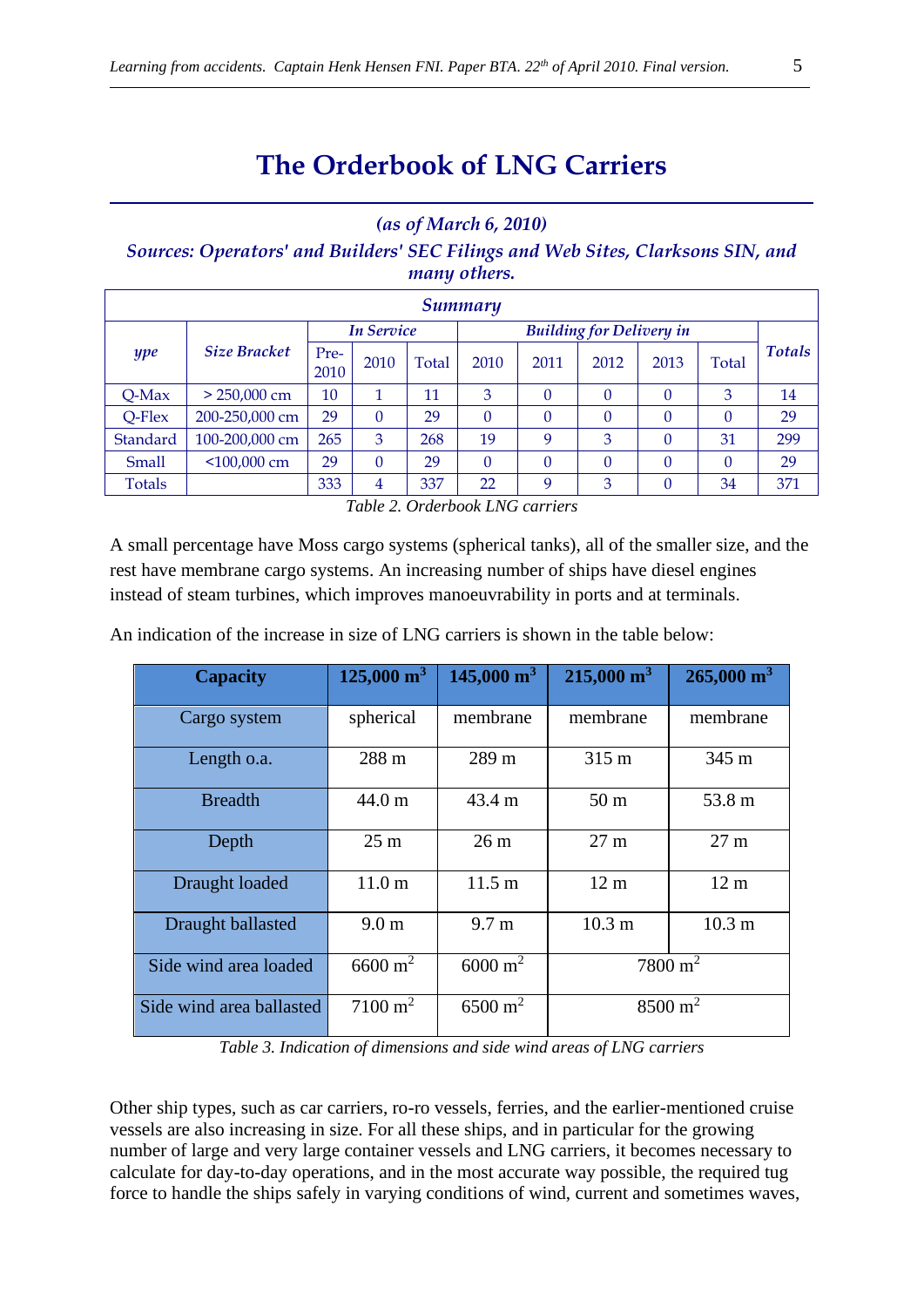and/ or to determine the limits of safe operations. This should be done for all ports and for remote locations for LNG carriers.

Actual current, wind and wave information as well as reliable forecasts should therefore be available. Studies and training programs on ship bridge simulators, which is strongly recommended for all large vessels, give good insight into the required tug assistance, tug placement and safe manoeuvres, as well as into the limiting conditions. Nevertheless, during day-to-day operations and particularly for these very large vessels, port authorities, terminal managers and pilots should be able to assess the tug assistance needed in all cases of strong winds, taking into account wind gusts. Towing companies should have the required tugs available. Margins with these large ships are generally very small.

In the approach channels to a port or terminal, wind, current and waves may all play a role. However, ships can often sail at higher speeds in these areas, while compensating for the drift forces by steering at a drift angle. When coming closer to the berth, ship's speed decreases and steering capability is reduced, so wind forces generally become the predominant factor and tugs have to operate to their full capabilities.

Required total bollard pull for wind and current forces can be approximated with the formulas and graphs shown in reference [1]. MARIN (Marine Research Institute Netherlands) has recently developed a simulator program, called TAT (Tug Assist Tool), which calculates for a certain ship and certain wind and current speeds and directions, the required tug bollard pull forward and aft for mooring and unmooring operations. In both systems mentioned, additional bollard pull for controlling the dynamics of ship movements is included in the calculations, although in an approximate manner.

#### *Consequences and recommendations*

What can we learn from this:

- ➢ Pilots should be trained to calculate the required bollard in case of strong winds. Some ports already do this, but many do not. All simulator training courses train pilots in how to handle a ship safely, but at least the simple calculation method outlined above should be included in the training.
- $\triangleright$  It is strongly recommended that in ports where pilots have to handle large container ships, gas carriers and car carriers, they are equipped with a simple tool that can calculate the required bollard pull.
- $\triangleright$  In case of emergency, tug masters should be trained to take the initiative to prevent the tug from becoming crushed (see note below).

#### *Note 3*

#### *There is one more lesson which can be learned from the accident to the `CMA CGM DeBussy':*

*If the forward tugs had been* pulling *instead of* pushing*, the accident would not have had such serious consequences. The tugs could keep pulling up to the last moment, no tug would have been damaged and the damage to the ship alongside would have been less. In such critical cases it is better that the tugs are pulling as the stern tug did. In several other cases tugs have been crushed between ship and berth, and all these accidents could have been avoided.*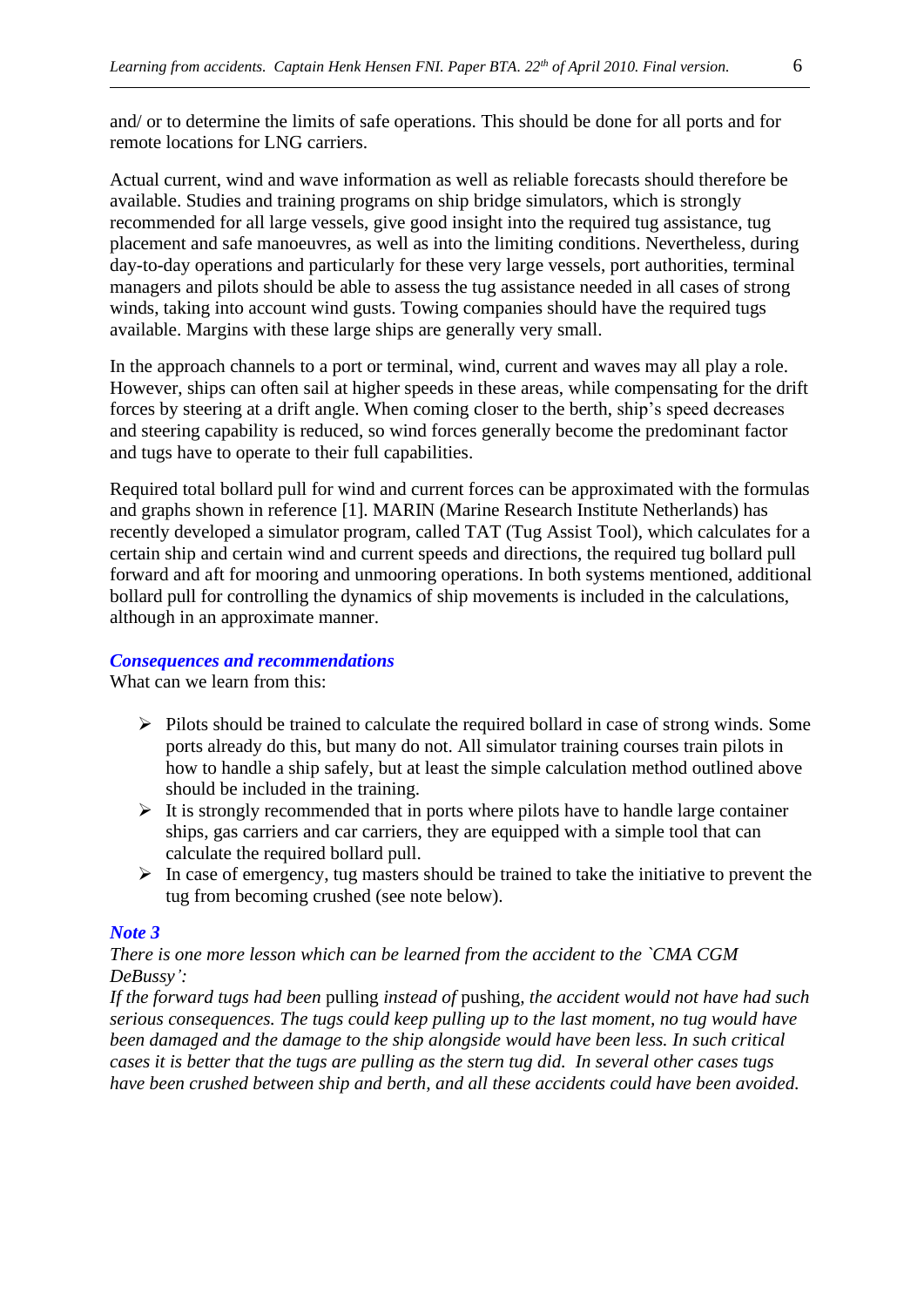# **2. Required knowledge of tug capabilities and lack of experience**



Three other accidents. Lack of knowledge of tug capabilities has caused serious accidents, sometimes with fatal consequences.

An example: A pilot brought a bulk carrier into port. He asked for one ASD-tug as stern tug, but was told he would get the brand new conventional tug. Not aware of the limitations of the conventional tug, he instructed it to go from position 1to a postion astern of the vessel to assist in braking the ship's speed. The speed of the vessel at that time was at least about 5 knots and the engine was still on Dead Slow Ahead. The result was that the tug started to capsize in position 2 and was pulled by the ship, while capsized in position 3, for several minutes. The pilot was not aware this was happening. When approaching the berth, the ship's engine was stopped, so the force on the towline decreased and the tug came upright again. There were no fatalities.

A thoughtless attitude by a pilot which had serious consequences.

It must be said that the tug master in this case, although very experienced, had no experience of the particular manoeuvre he wanted to carry out. Such manoeuvres should only be carried out at speeds below 3 knots and with the ship's propeller stopped! Accidents such as this one have resulted several times in serious consequences for the tug crew. The quick release system should have been activated, but does not always work in such circumstances. Sometimes the tug and crew are only saved by a breaking towline.

A comparable accident took place recently with the twin-screw tug *IJsselstroom* in the Port of Peterhead on 14 June 2009 (MAIB report of 8 April 2010; ref. 2). Please, see figure 4b. The tug was a steering tug, with engines turning ahead to keep the tug in line with the tow. The risk with such a manoeuvre is that if with increasing speed (say up to  $3 - 4$  knots) the tug veers away, it will become impossible to bring it back in line with the tow. The towline under high tension will then come near right angles to the tug, which will result in capsizing. This is what happened.

The tug had no gob rope system, which COULD have prevented capsizing, IF speed through the water would have been less than about 3 knots, but bearing in mind the small heeling angle at which tug's deck edge submerges, this was by no means guaranteed. The rather old system of a gob rope winch, which can pull the towline down and shift the towing point to the after end of the tug, would have prevented the tug veering off and consequently capsizing. The tug was not equipped with such a system, which is compulsory on, for instance, German conventional tugs.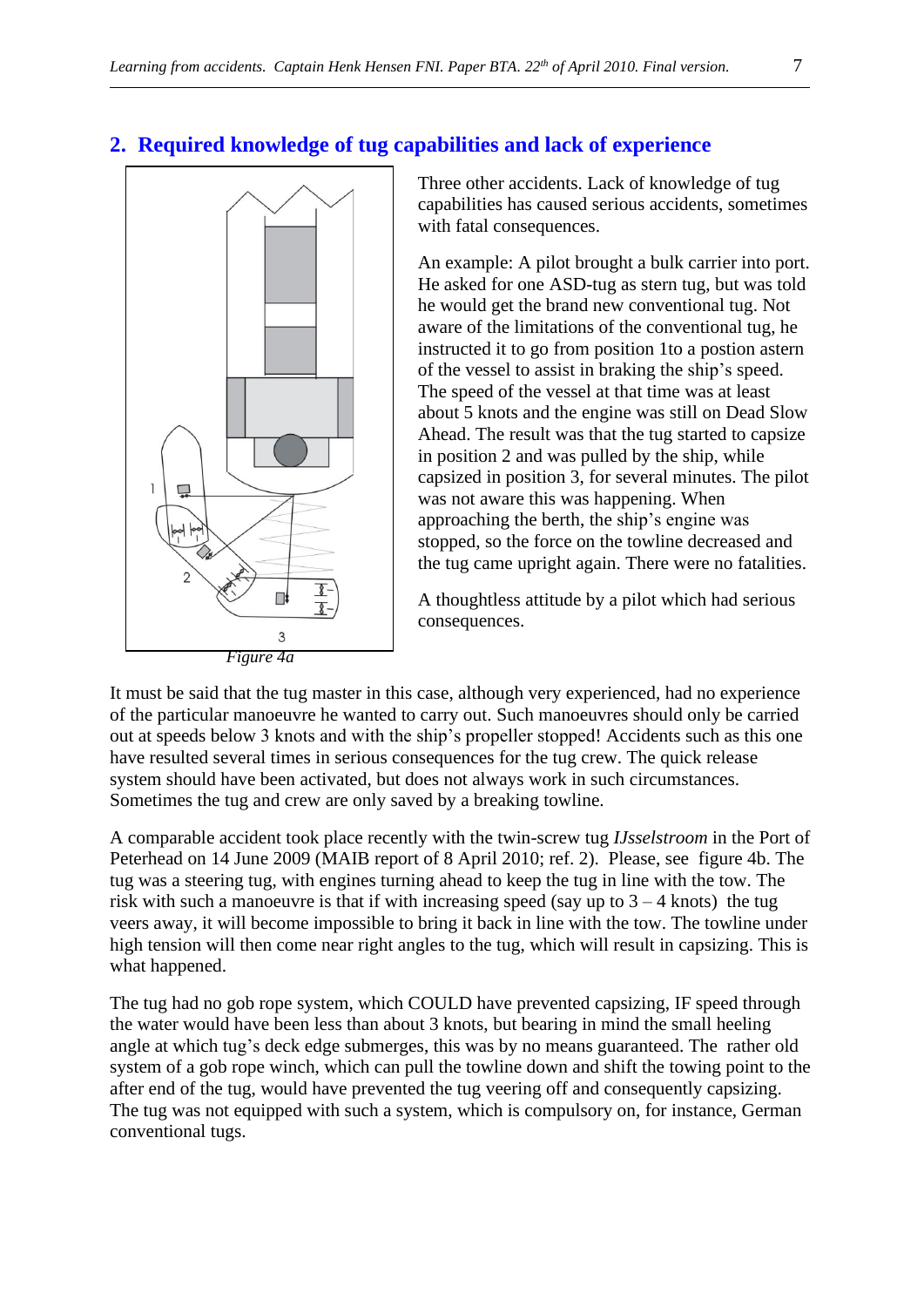

*Figure 4b Courtesy: MAIB*

A radial system could also have prevented this accident, but the tug did not have such a system. The new Dynamic Oval Towing System (DOTS) which is fitted on the small tug *Ugie Runner*, or the Caroussel System, could have prevented capsizing as well. These systems are

all basically the same. When the towline is coming under an angle with the tug's centerline, these systems shift the towing point away from the tug's centreline more to the ship's side, so preventing large heeling angles.

The major factor in these accidents is a failure to appreciate the limitations of the tug, by both the tug master and the pilot. And such accidents still happen much too often!



*Figure 5* Figure 6

Figure 5 and 6 show another kind of serious accident. Such an accident do happen more than once with ASD-tugs operating bow-to-bow and are caused by a too high ship's speed and/or insufficient experience of the tug master with the specific ASD-tug. If ship's speed is the cause, then the pilot plays a role in it as well.

Operating bow-to-bow with an ASD-tug is a rather risky operation and needs a lot of experience and a thorough knowledge of the tug's capabilities and limitations particularly with respect to speed [ref. 3]. The tug shown swung around and came under the bow of the attended ship.

The accidents shown also demonstrate the importance of proper safety measures on board tugs. During tug operations doors, deck openings, etc. should be closed to prevent flooding of the tug with large angles of heel.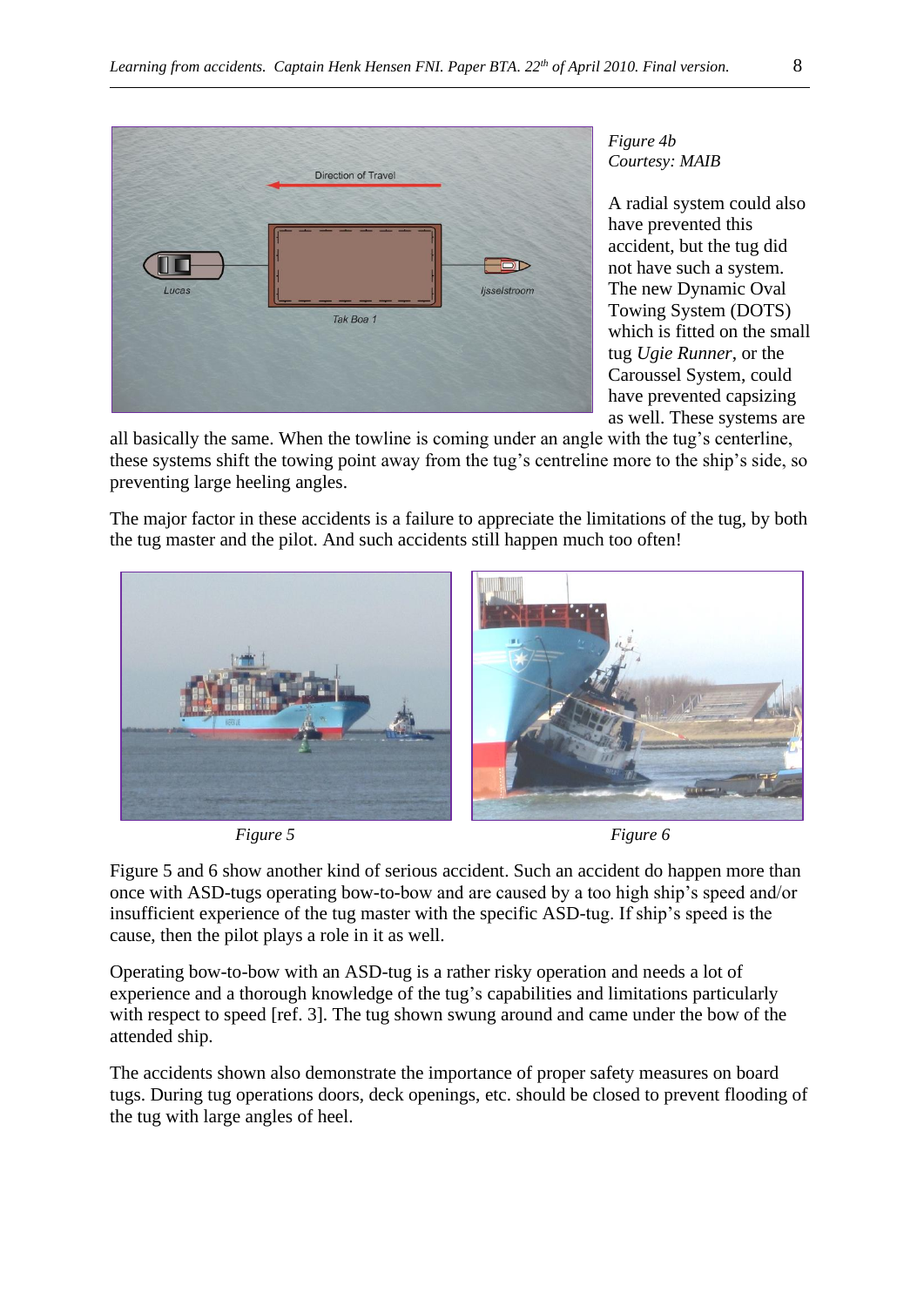#### *Consequences and recommendations*

The former examples show again:

- ➢ The importance of experience with a specific tug type and knowledge of the capabilities and limitations of the assisting tugs, which applies to tug masters as well as to pilots.
- $\triangleright$  Most situations can be taught on a simulator, although in the case of bow-to-bow operations the tug model should carefully reproduce the capabilities of the ASD-tug when operating bow-to-bow. It should be recognized that there is a large difference between various ASD-tug designs.
- $\triangleright$  Careless thoughtless attitudes can be modified after a simulator training course.
- ➢ The importance of proper safety measures.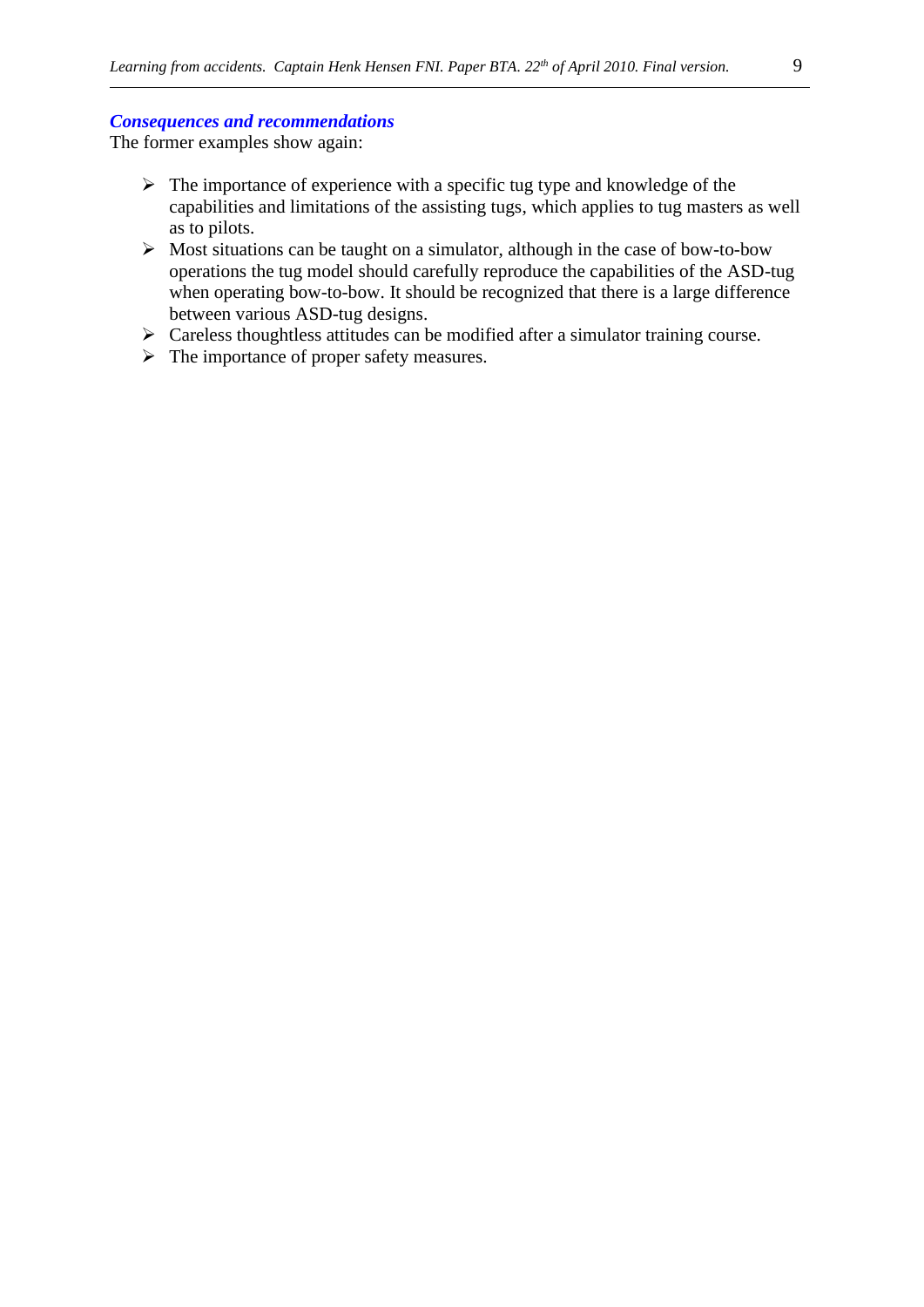# **3. Engine/rudder failures on board ships**

Engine and steering failures on ships manoeuvring in port areas are getting more and more attention internationally. Pilots will be aware of such failures in their own port or area, but they may not be aware of how prevalent such cases are on a global scale.

In the book `Compendium on Seamanship & Sea Accidents'  $[4]$  one can read on page 305:

*"During the last years shipping experienced an astonishing number of incidents caused by the failure of the main engine or other vital equipment in the engine room."*

Many of these accidents took place in ports, port approaches and pilotage waters, and their number is increasing.

The `Safe Transit Program. A Guide for Preventing Engine and Steering Failures' of 2003 [5] stated:

*"Since the mid-1990's, the number of propulsion casualties experienced within San Francisco Bay area has been on the rise. In the last five years, the number of propulsion casualties has steadily increased as follows: 21 in 1996, 28 in 1997, 39 in 1998, 35 in 1999; and 44 in 2000."* 

What could be the reason for these propulsion casualties in port areas? Reference [4] again:

*"Most of the casualties can be attributed to improper maintenance of the inboard systems. Additionally, it appears that the required precautionary testing of the propulsion and steering systems prior to entry into the port may not be occurring."*

In the CESMA (Confederation of European Ship Masters' Associations) paper "Blackouts and other Deficiencies." [6] a number of causes are mentioned, including the ones sited above:

*"For economic reasons changing of power supply from sea condition (in many cases with shaft generator) to harbour conditions with generators too late (or for same reasons a late change from heavy oil to light oil), poor education and training, fatigue, culture and language barriers, while lack of familiarisation with the vessel and its systems is also mentioned as being an important cause."*

Furthermore the authors conclude that the STCW 95 Convention has not brought what the international community expected. It was in fact a downgrading of education and training standards. The result is that overall competence is declining, causing an increasing number of accidents and incidents.

With respect to several of the items mentioned above as causes for engine and/or steering failures, the reader is also referred to the MAIB investigation report regarding the engine failure on board the new container vessel S*avannah Express* and her subsequent contact with a linkspan at Southampton Docks [7].

It can be concluded that there are a significant number of engine and/or rudder failures on board ships in port areas and other piloted waters and, for a variety of reasons the number is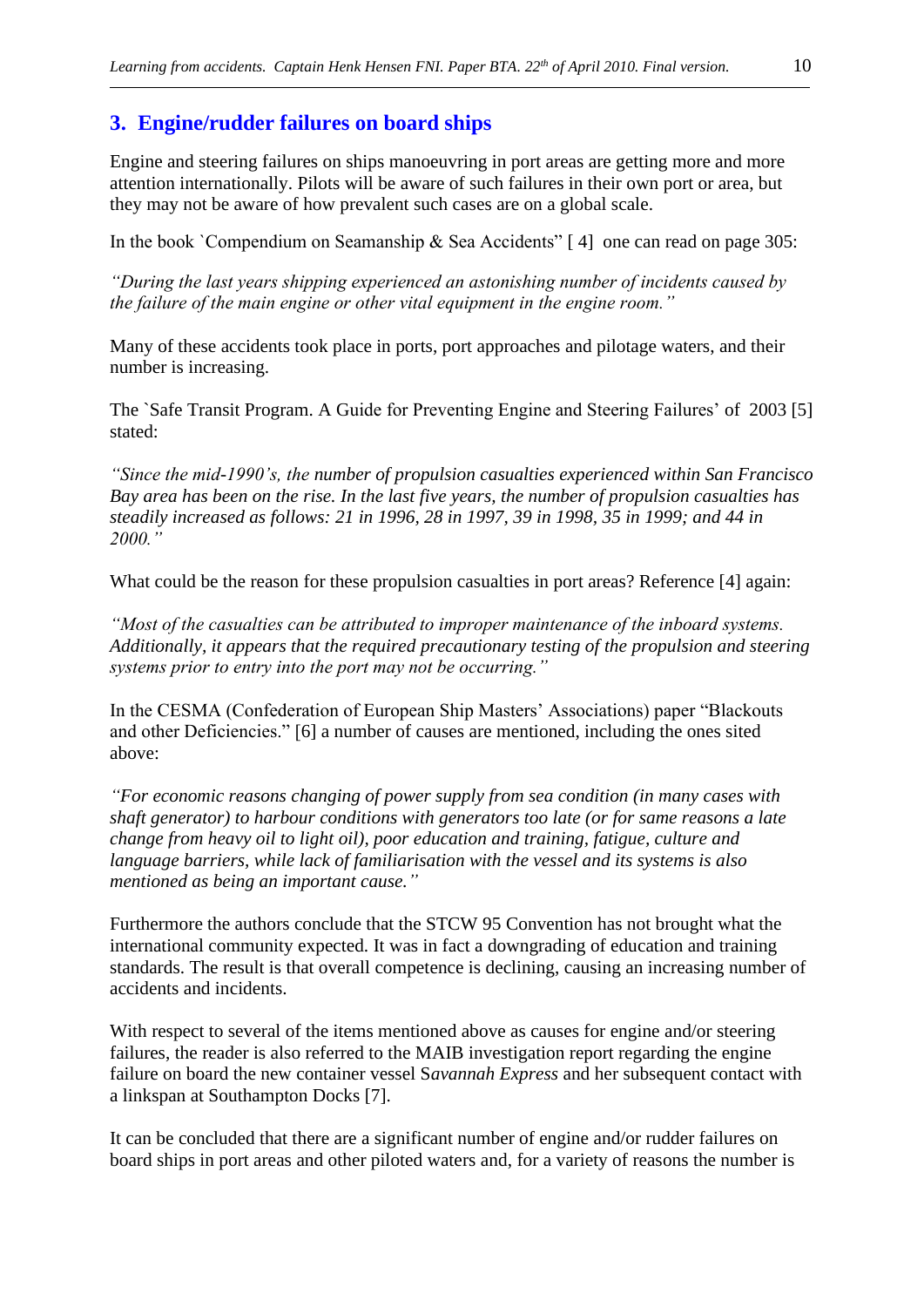## increasing. CESMA even concluded in their paper [6]: **"Safety in harbour areas is in danger".**

It is for this reason the author includes the topic. Engine, steering, or human failures on board tankers and gas carriers have resulted in vessels being escorted in the approaches to several ports, particularly in the USA and Europe. However, such failures should be a matter of concern for all port and pilotage areas, and all pilots should be aware of the risks. It is something to keep in mind when arranging tugs for handling large vessels in confined areas and when positioning the tugs forward and aft. A proper tug made fast at the stern, which can deliver braking and steering forces (such as a tug with azimuth propellers or Voith propulsion, and powerful enough for the size of ship) will be of great help if there is a failure. For the same reason, failures should be a primary concern of port authorities and towing companies. The latter should always have suitable tugs available.

#### *Consequences and recommendations*

- $\triangleright$  Port authorities and pilots should be aware of the relatively large number of engine and steering failures on board vessels entering and leaving ports.
- $\triangleright$  It is recommended that the risk of engine or steering failures on board a ship to be assisted by tugs is taken into account with respect to tug types to be used, the bollard pull of the tugs and tug placement.
- ➢ Training of pilots and tugmasters should include tug reponse to ship engine and/or rudder failures.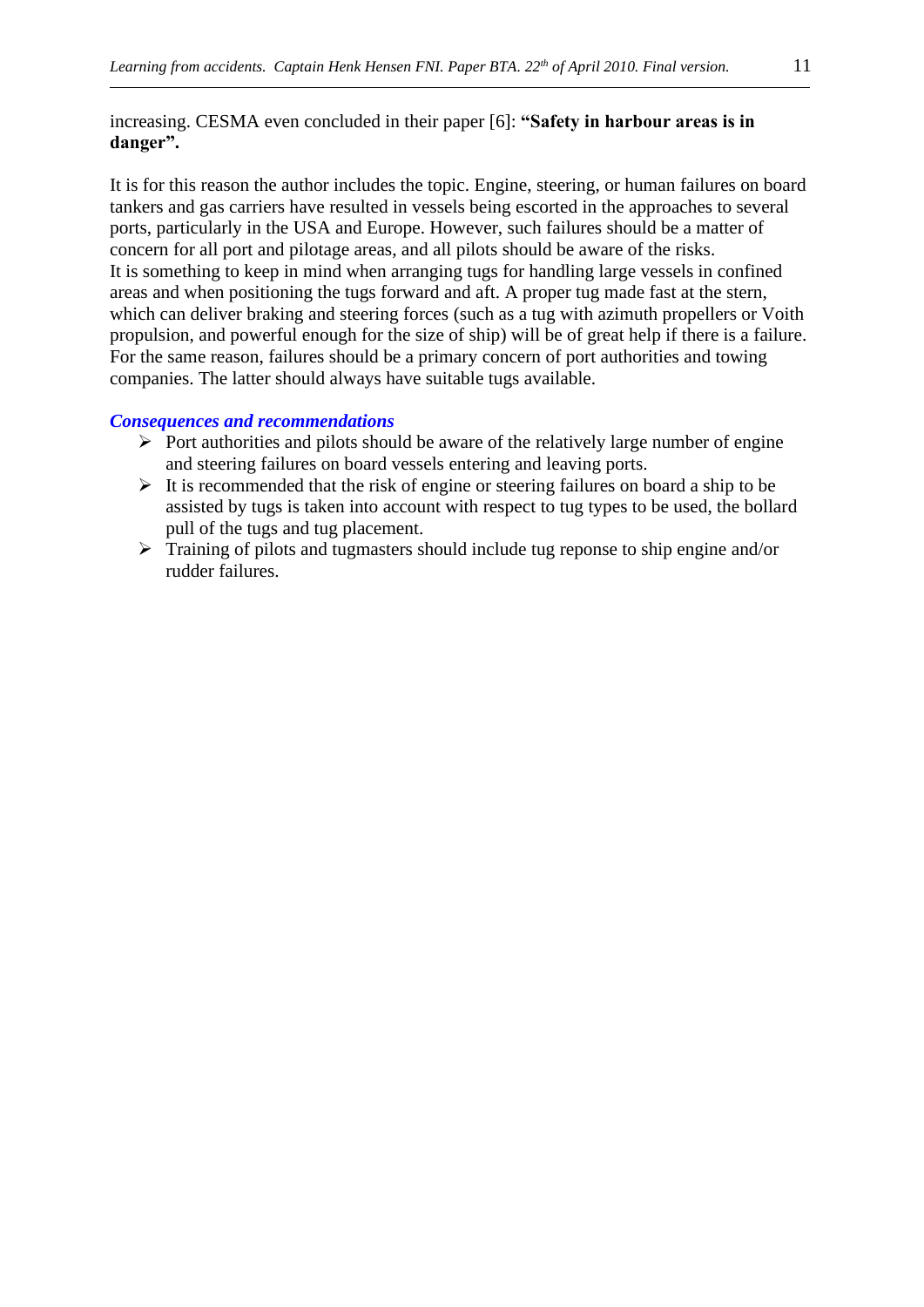# **4. Strength of bollards and fairleads on board ships**

Modern tugs are increasingly powerful, and the towage forces generated, particularly during indirect towing, are far greater than ever before. Nowadays, bollards, bollard foundations and fairleads on seagoing vessels may not be strong enough to withstand the towline forces generated.

This is a real problem. Recently a working group consisting of EMPA (European Maritime Pilots Association) and ETA (European Tugowners Association) representatives has been established. The target of this working group is:

*"to define 'Best Practice' for both pilotage and harbor towage services and operations in view of the ever growing ships and tugboat-sizes."* 

A letter was recently sent by the EMPA-ETA working group to European ship owners, shipyards, naval architects, engine manufacturers, classification societies, marine surveyors and others to raise awareness of the following safety issues:

- 1. High bollard pull of tugboats vs strength of ships' bollards and fairleads.
- 2. Position of ships' bollards, fairleads and winches.
- 3. Possible strength problems of ships "Push Points".
- 4. High minimum speed of ships.

The letter included a Position Paper with objectives, concerns and suggestions.

In the Rotterdam area this paper has been discussed with towing companies, pilots , and the



 *Courtesy: Smit Harbour Towage Rotterdam Figuur 7*

author. They have sent their comments to the EMPA-ETA working group, including several recommendations for actions to be taken now and in the future.

It is a very good initiative. The EMPA-ETA working group has been advised to further improve their position paper with respect to certain aspects. To achieve a good cooperation from IACS and its members, ship owners and ship builders, and IMO, a representative position paper is needed.

#### *Causes of the problems*

The Rotterdam comments include the following causes of the problems:

- A. Some thirty years ago tugs' maximum power was low compared to the present situation. In addition, there were large variations in tug power. The most powerful tugs were used for the large ships and the smaller tugs for the smaller ships. At a certain stage the smaller tugs disappeared and the more powerful tugs had to assist the smaller ships as well. At that time the problem with unsuitable bollards and fairleads started.
- B. In cases where more power was needed for certain large ships, more tugs were ordered. It was not uncommon to have up to to 6 tugs assisting a ship. Ship owners,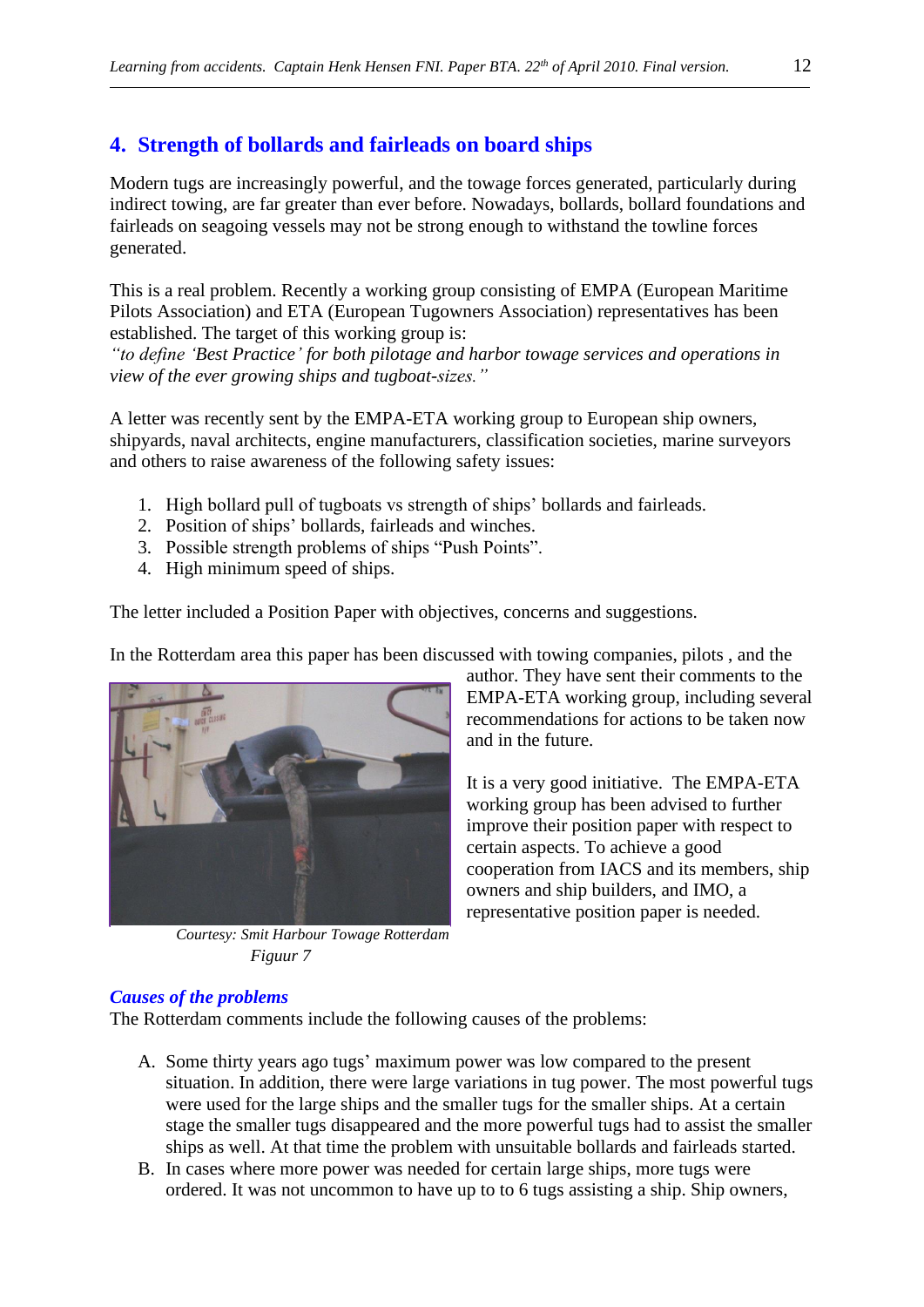aware of the fact that more tugs meant higher tug charges, actually forced tug owners to provide modern tugs with more power. Over the same period, ship sizes gradually increased, particular those ships with high windage, such as container ships, LNG carriers and car carriers. Tug owners kept pace with the developments in ship size and anticipated the growth in size by building more powerful tugs. During the past two decades the average bollard pull of harbour tugs has increased from a maximum of 35 tons bollard pull (bp) to 60 or even 80 tons bp nowadays, while harbour tugs of 100 ton bp are already operational.

Naval architects and classification societies did not take into account the requirements of these stronger tugs needed. Deck equipment on these large ships was not upgraded to withstand the high towline forces of the new generation tugs. In addition, older and smaller ships were not required to strengthen their fittings to cope with the increasing forces being generated. A new and serious problem developed.

- C. Strength of deck equipment on ships is related to the minimum breaking strength of the *ship's ropes!* See, for instance, the OCIMF publication `Mooring Equipment Guidelines' which tell us: "Industry practice has not been consistent." and "Numerous national standards for mooring fittings exist, …" ; furthermore: "Listed `load' differences between two fittings of equal size may be as much as a ratio of 1 to 10, most of which can be due to different definitions of 'load', safety factor and load application."
- D. Even the most recent publications of IMO and IACS do not refer to the strength of tug towlines, but to towlines that ships may have on board, which is a quite different subject.
- E. Safe Working Loads in use on board ships refer to the strength of bollards and fairleads and not to the supporting foundations (even if they are there)! This is an oversight in the requirements, and a cause for many of the present problems.

The situation now is that container ships have grown in size and tug power has increased considerably, but deck equipment and supporting foundations of these ships lack sufficient strength, so the powerful tugs needed in adverse weather conditions have to limit their power! This results in unsafe conditions! Ironically, to overcome the problem, more tugs might be needed to handle a ship safely and efficiently, so we are back where we were in the old days.

It can be concluded that the cause of present problems lies to a great extent with IACS and its members, although IMO, ship builders and ship owners could be doing more to resolve the situation!

## *How to solve the problem. Recommendations.*

The Rotterdam Joint Nautical Service Providers came with a large number of recommendations, such as with regard to:

- ➢ Size, strength, locations and construction of bollards and fairleads.
- ➢ Strength of the necessary supporting foundations.
- ➢ Recommended type and position of fairleads.
- ➢ Towline force monitoring on tugs of more than a certain bollard.
- $\triangleright$  Availability of messenger lines on board ships.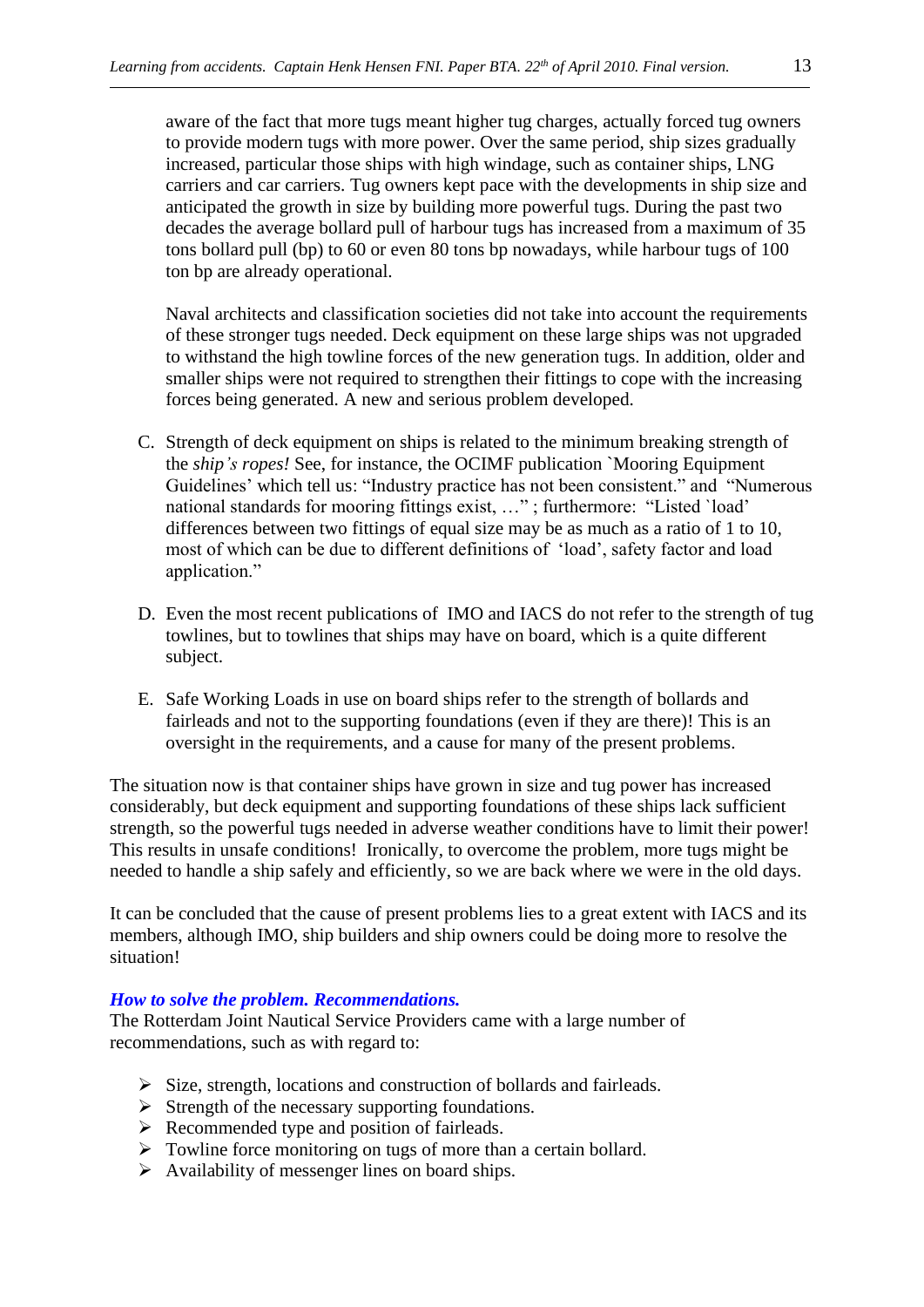- $\triangleright$  Location and marking of pushing points with maximum pressure per m<sup>2</sup>.
- ➢ Limiting Dead Slow Ahead speed on ships.
- $\triangleright$  Better marking of bulbous bows, with special attention to bulbous bows protruding beyond the utmost visible part of the ship's bow.
- $\triangleright$  Standard guidelines for securing and releasing tugs, as mentioned in several OCIMF publications and in the publication "Tug Use in Port. A Practical Guide".
- $\triangleright$  The use of a (standardised) `Towing and Mooring Arrangement Plan'.



 *Courtesy: KOTUG, Rotterdam Top eye on bollard will damage the towline Figuur 8*

## *Summary and Recommendations*

Most recommendations are for the long term, for new buildings to have fittings and mooring arrangements which are truly fit for purpose. There are, however, recommendations that can be carried out immediately with respect to:

- ➢ Pushing points: number, location and marking with safe pushing loads.
- $\triangleright$  Better marking of bulbous bows.
- ➢ The use of a `Towing and Mooring Arrangement Plans'.
- ➢ Standard guidelines for securing and releasing tugs, including the use of safety leaflets as is done by URS and Smit Harbour Towage.
- ➢ The availability of ready to use messenger lines on board ships where distance to the ship's winch is too large.
- $\triangleright$  Providing tugs with a system that gives the tug master information about the actual forces in the towline.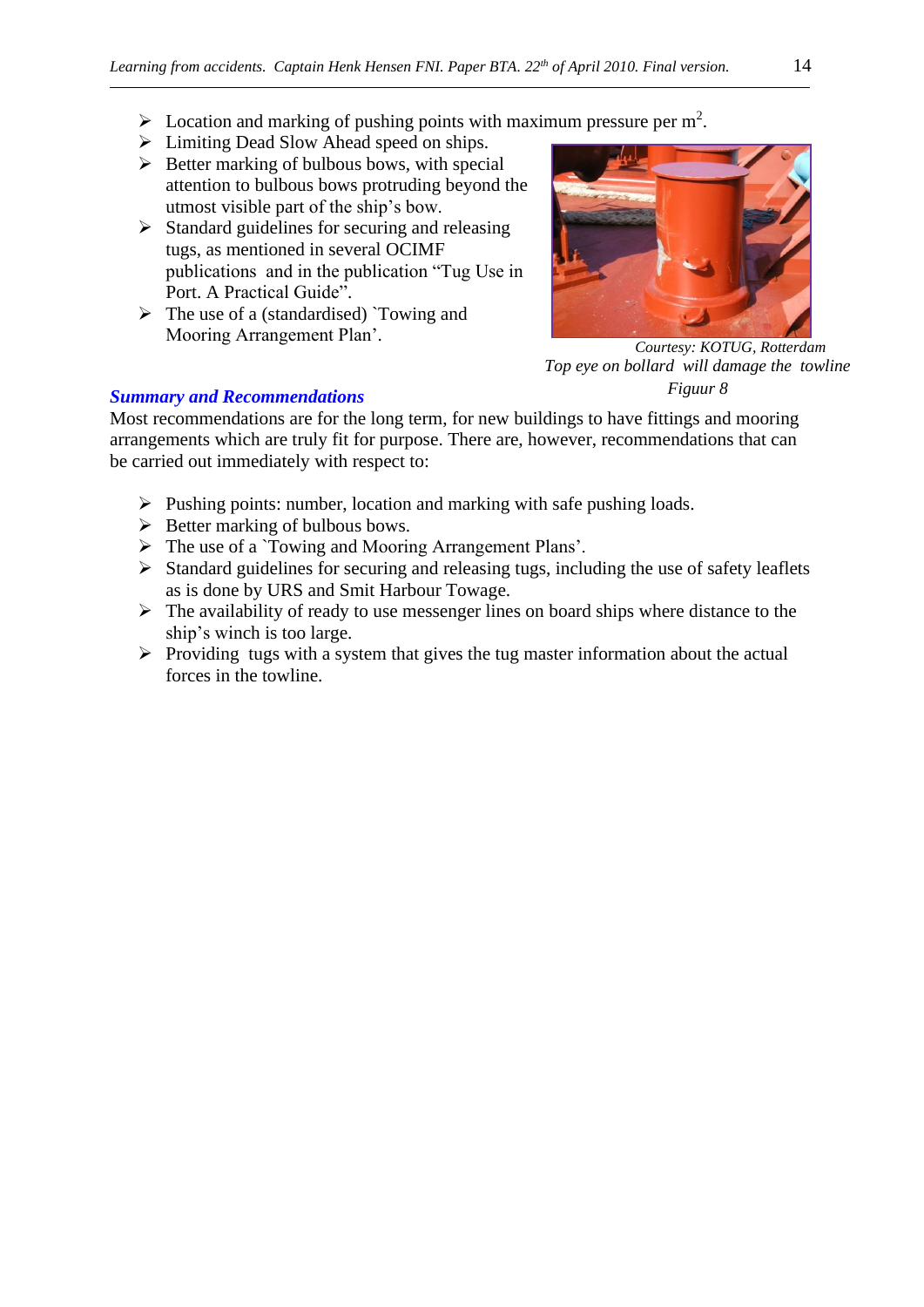# **5. Conclusion and Recommendations**

Accidents do happen and will happen in the future. However, one should learn from accidents. What can be learned from the type of accidents discussed in this paper is:

- **The Team work between tug masters and between tug masters and pilots and the right** attitude is essential for safe ship handling with tugs.
- **Proper experience in handling a specific tug type is indispensible.**
- **Training is an absolute requirement, particularly for operating a specific tug.**
- **Training should include lessons learned from accidents, which applies to training of** tug masters and of pilots.
- **Training should also include how to deal with emergencies, such as engine/rudder** failures on board vessels.
- With respect to tug type, tug bollard pull and tug placement one should keep in mind the relatively large number of accidents happening on board vessels calling at a port.
- **Pilots should know the capabilities and limitations of the attending tugs.**
- In case of strong winds it is necessary to know the bollard pull required to handle high sided vessels safely and efficiently. This should be included in pilot training. A tool for pilots to calculate the required bollard pull is strongly recommended.
- The lack of strength of deck equipment on board many ships is a matter of concern and indicates that action is needed to improve the situation so tugs can handle ships safely in ports and port approaches.

Many aspects mentioned above are well known. However, it should be emphasized again and again that proper training is a necessity. Through proper training, the safety of tugs and ships in ports and port approaches will be improved.

Captain Henk Hensen FNI For BTA. April 2010